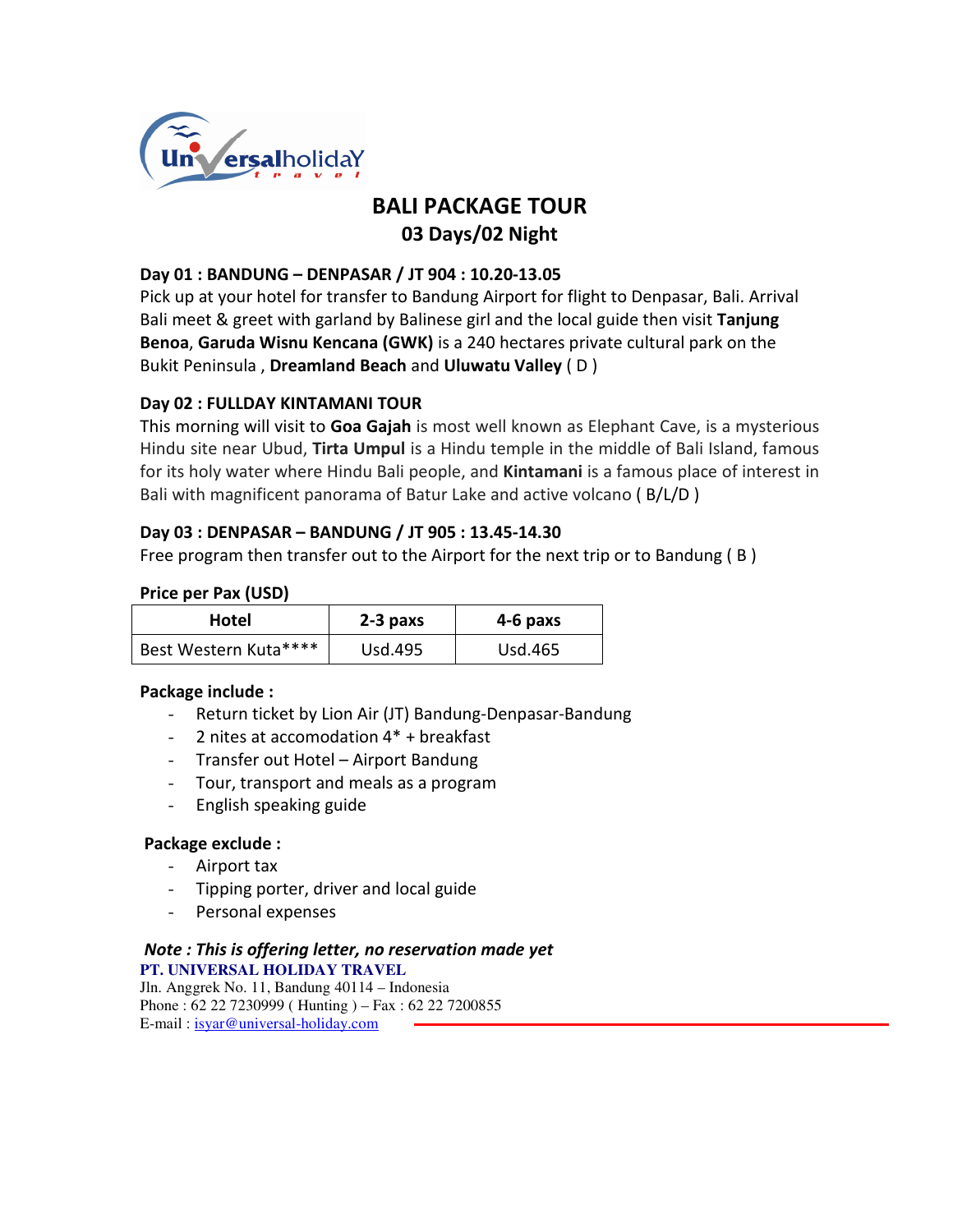

## BALI PACKAGE TOUR 04 Days / 03 Night

#### Day 01 : BANDUNG – DENPASAR / JT 904 : 10.20-13.05

Pick up at your hotel for transfer to Bandung Airport for flight to Denpasar, Bali. Arrival Bali meet & greet with garland by Balinese girl and the local guide then visit Tanjung Benoa, Garuda Wisnu Kencana (GWK) is a 240 hectares private cultural park on the Bukit Peninsula, Dreamland Beach and Uluwatu Valley ( D )

#### Day 02 : FULLDAY KINTAMANI TOUR

This morning will visit to Goa Gajah is most well known as Elephant Cave, is a mysterious Hindu site near Ubud, Tirta Umpul is a Hindu temple in the middle of Bali Island, famous for its holy water where Hindu Bali people, and Kintamani is a famous place of interest in Bali with magnificent panorama of Batur Lake and active volcano (B/L/D)

### Day 03 : BEDUGUL TOUR :

After breakfast visit to Bedugul Area, starting from Pura Taman Ayun is a mother (Paibon) for Mengwi Kingdom, Pura Ulun Danu Bratan, or Pura Bratan, is a major Shivaite and water temple, Alas Kedaton or "Holy Forest: is a small forrest measuring 12,00ha where you can see hundreds of monkeys in their natural habitat, Tanah Lot is a rock formation off the Indonesian island of Bali. It is home of a pilgrimage temple, the Pura Tanah Lot (literally "Tanah Lot temple"), (B/L/D)

#### Day 04 : DENPASAR – BANDUNG / JT 905 : 13.45-14.30

Free program then transfer out to the Airport for the next trip or to Bandung ( $B$ )

#### Price per Pax (USD)

| Hotel                 | 2-3 paxs | 4-6 paxs |
|-----------------------|----------|----------|
| Best Western Kuta**** | Usd.570  | Usd.525  |

#### Package include :

- Return ticket by Lion Air (JT) Bandung-Denpasar-Bandung
- 3 nites at accomodation 4\* + breakfast
- Transfer out Hotel Airport Bandung
- Tour, transport and meals as a program
- English speaking guide

#### Package exclude :

- Airport tax
- Tipping porter, driver and local guide
- Personal expenses

## Note : This is offering letter, no reservation made yet **PT. UNIVERSAL HOLIDAY TRAVEL**

Jln. Anggrek No. 11, Bandung 40114 – Indonesia Phone : 62 22 7230999 ( Hunting ) – Fax : 62 22 7200855 E-mail: isyar@universal-holiday.com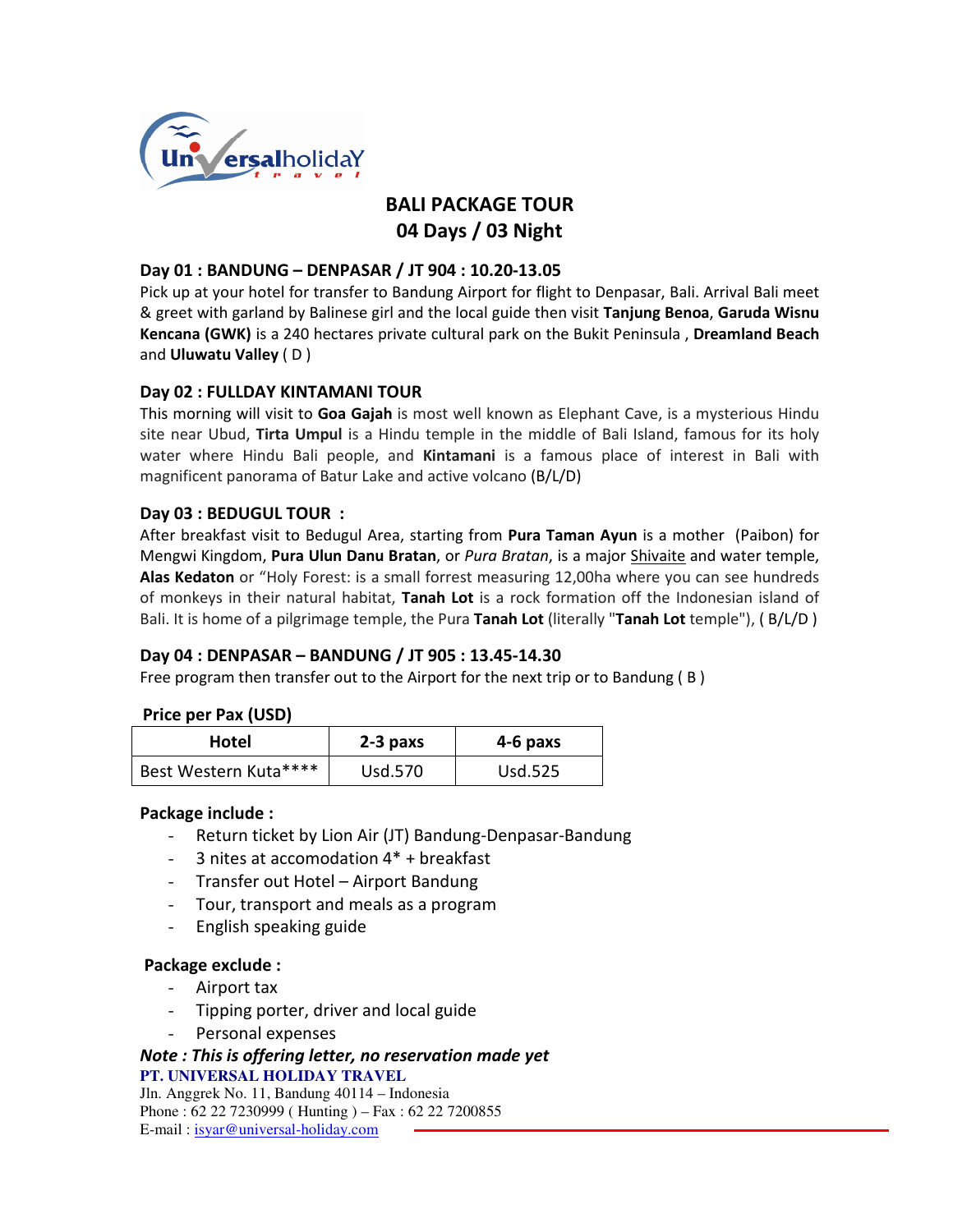

## JOGJAKARTA CLASSIC TOUR 03 Days/02 Night

## Day 01 : BANDUNG – JOGJAKARTA / MZ : 12.50 – 14.00

Pick up at your hotel for transfer to Bandung Airport for flight to Jogjakarta. Arrival Jogja meet & greet with the local guide for visit to Prambanan Temple Prambanan is the masterpiece of Hindu culture of the tenth century. The slim building soaring up to 47 meters makes its beautiful architecture incomparable. Afternoon back to the hotel

### Day 02 : FULLDAY BOROBUDUR TEMPLE – CITY TOUR

This morning will visit to Borobudur Temple Compounds is one of the greatest Buddhist monuments in the world, and was built in the 8th and 9th centuries AD during the reign of the Syailendra Dynasty, Jogjakarta Palace (Kraton), Taman Sari Water Palace, Batik Home Industry and Silver Kotagede ( B/L )

### Day 03 : JOGJAKARTA – BANDUNG / MZ : 14.30 – 15.40

Free program then transfer out to the Airport for the next trip or to Bandung ( B )

#### Price per Pax (USD)

| <b>Hotel</b>    | 2-3 paxs | 4-6 paxs |
|-----------------|----------|----------|
| Jambu Luwuk**** | Usd.365  | Usd.350  |

#### Package include :

- Return ticket by Merpati Airlines (MZ) Bandung-Jogja-Bandung
- 2 nites at accomodation  $4*$  + breakfast
- Transfer out Hotel Airport Bandung
- Tour, transport and meals as a program
- English speaking guide

#### Package exclude :

- Airport tax
- Tipping porter, driver and local guide
- Personal expenses

#### Note : This is offering letter, no reservation made yet **PT. UNIVERSAL HOLIDAY TRAVEL**

Jln. Anggrek No. 11, Bandung 40114 – Indonesia Phone : 62 22 7230999 ( Hunting ) – Fax : 62 22 7200855 E-mail : isyar@universal-holiday.com